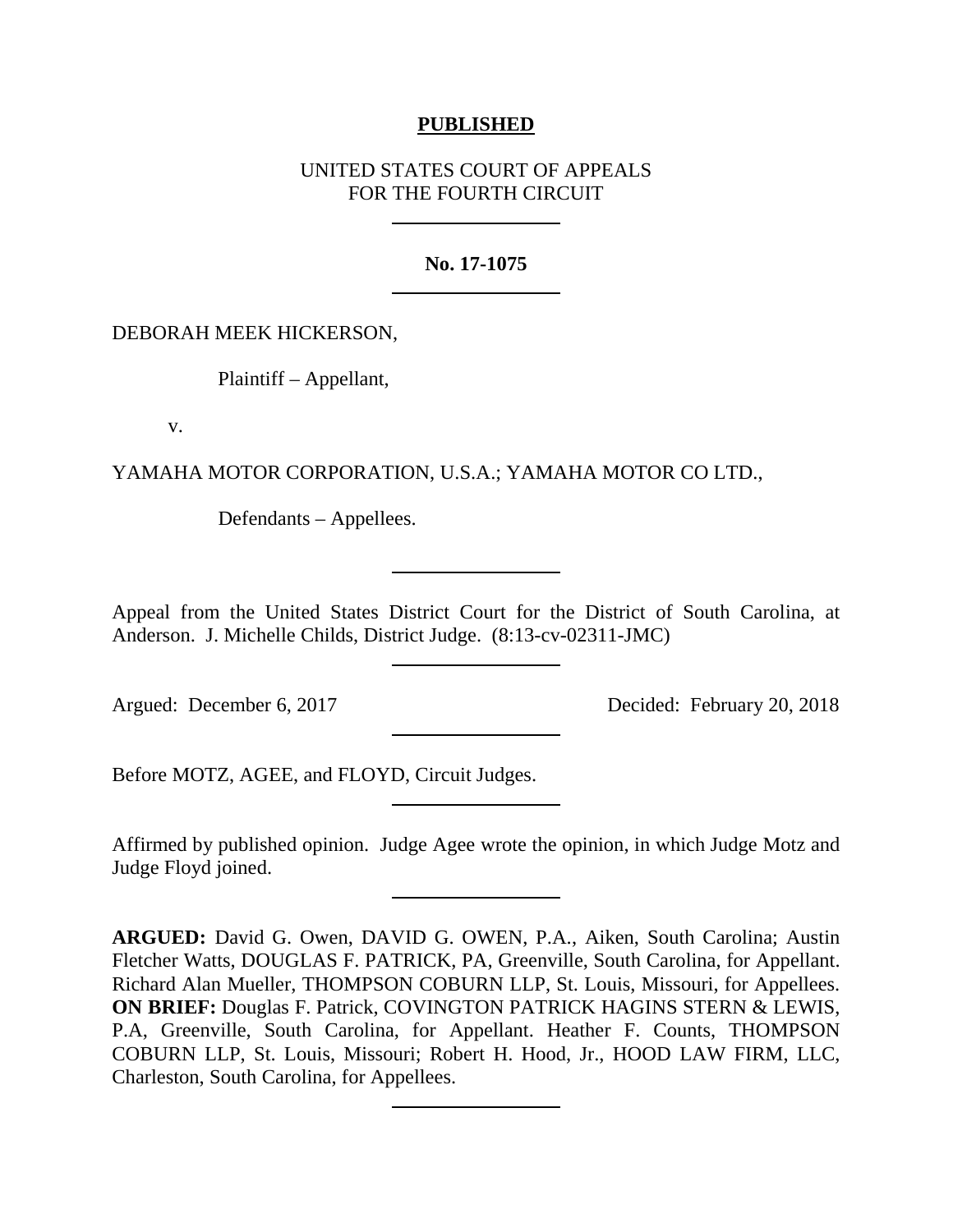AGEE, Circuit Judge:

Deborah Meek Hickerson sustained serious internal injuries in a personal watercraft ("PWC") accident and filed a complaint in the District of South Carolina against the manufacturers of the PWC, Yamaha Motor Corporation, U.S.A. and Yamaha Motor Co., Ltd. (collectively "Yamaha"). In her complaint, Hickerson alleged product liability claims under South Carolina law for design and warning defects. The district court excluded Hickerson's proffered expert testimony and entered summary judgment in favor of Yamaha on all claims. Hickerson then filed a motion to reconsider under Federal Rule of Civil Procedure 59(e), which the district court also denied. On appeal, Hickerson contends the district court erred in requiring expert testimony on her claims and in failing to conduct an appropriate *Daubert* analysis before excluding her expert's testimony. *See Daubert v. Merrell Dow Pharm., Inc.*, 509 U.S. 579 (1993). For the reasons below, we affirm the judgment of the district court.

### I.

### A.

This appeal follows a motion for summary judgment. Accordingly, we view the facts in the light most favorable to Hickerson, the nonmoving party below. *See Anderson v. Liberty Lobby, Inc.*, 477 U.S. 242, 248 (1986).

The PWC at issue, a 2011 Yamaha VXS WaveRunner, has on-craft warnings, which are repeated in the operator's manual, that advise riders to wear protective clothing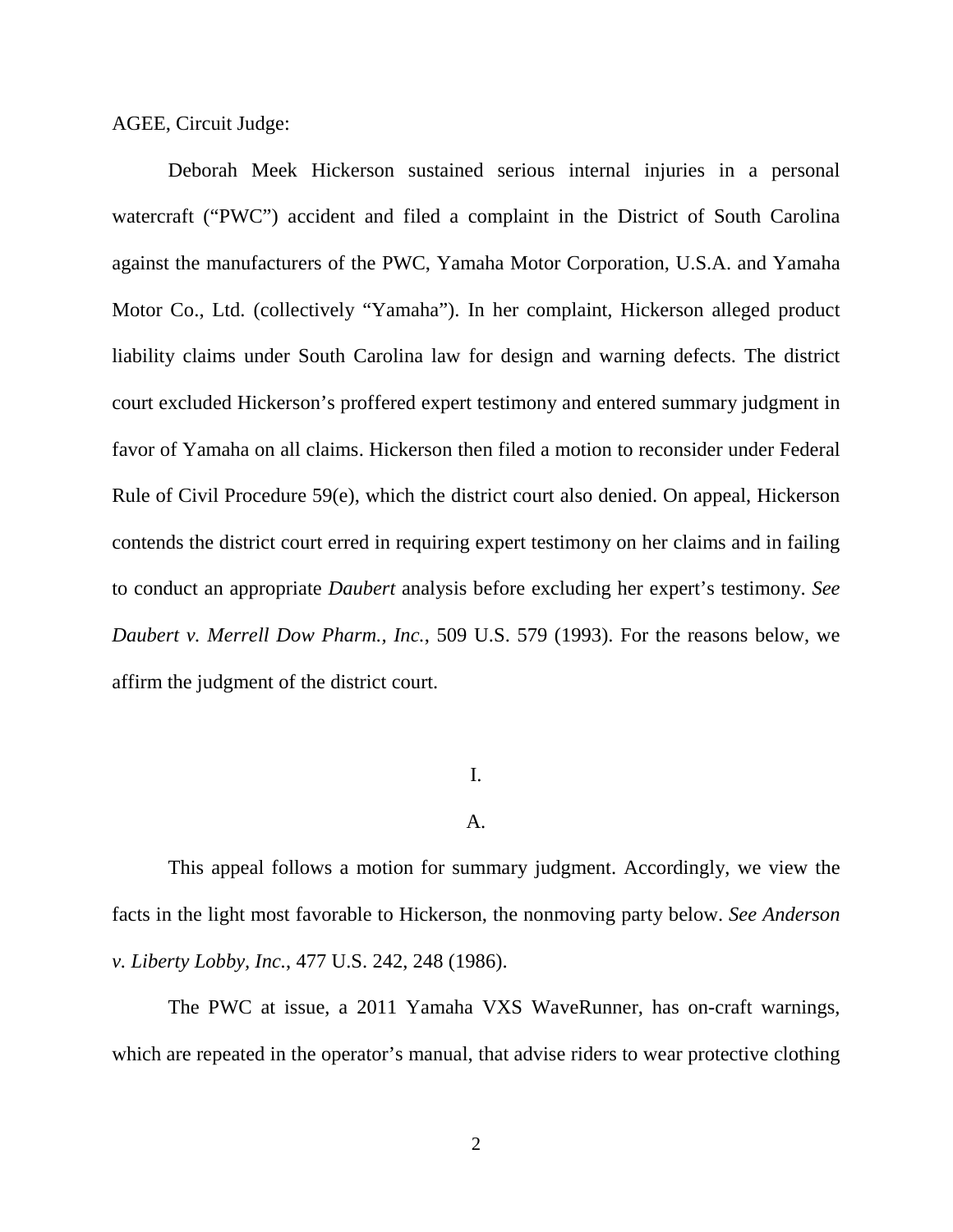to avoid internal injuries. The following warning (reproduced below) appears on the

PWC's front glove box:

WEAR PROTECTIVE CLOTHING. Severe internal injuries can occur if water is forced into body cavities as a result of falling into water or being near jet thrust nozzle. Normal swimwear does not adequately protect against forceful water entry into rectum or vagina. All riders must wear a wet suit bottom or clothing that provides equivalent protection (See Owner's Manual).



J.A. 716. The PWC's rear boarding platform also bears a warning label (reproduced

below) stating that "[s]evere internal injuries can occur" and passengers must "[w]ear a

wetsuit bottom or clothing that provides equivalent protection."

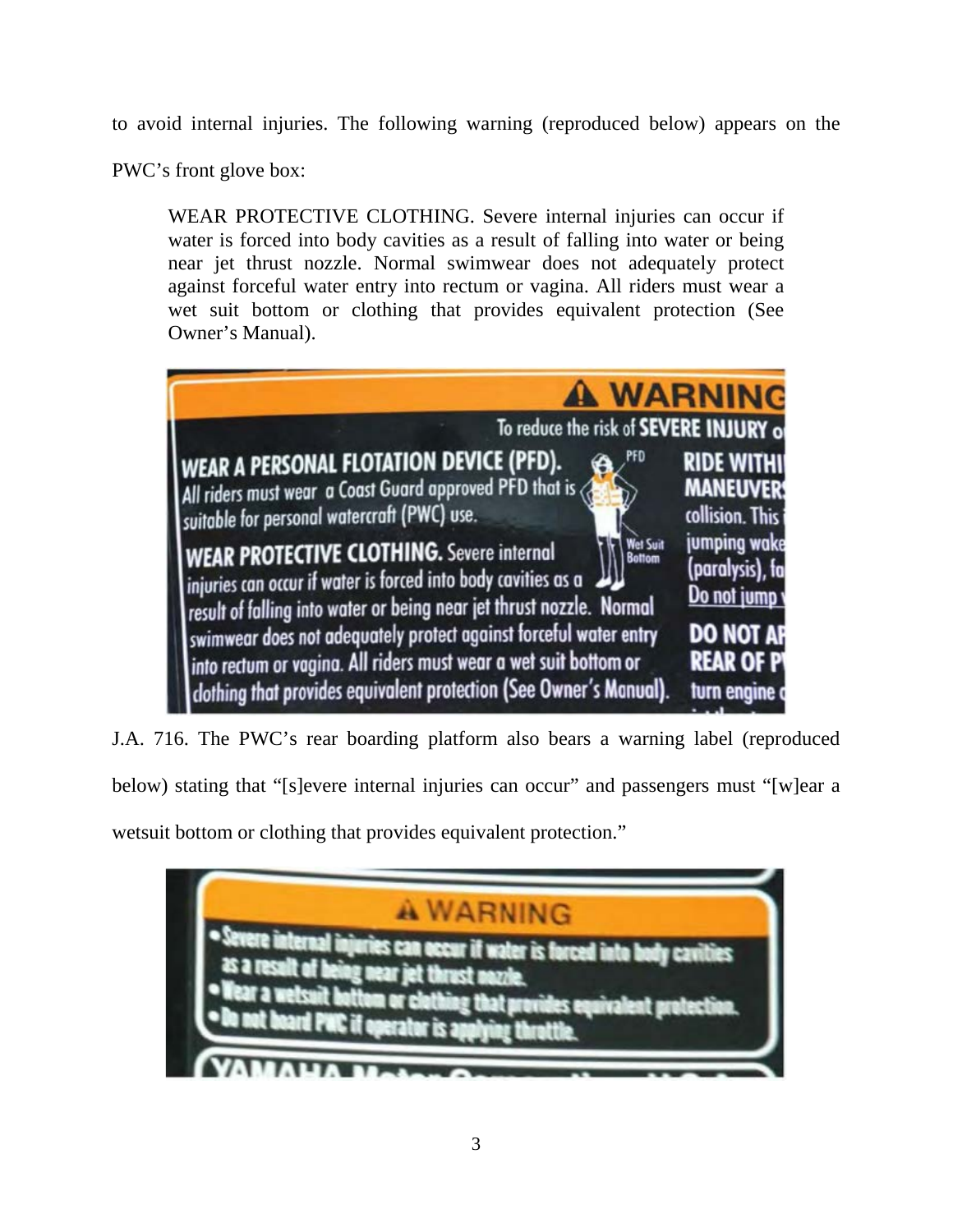J.A. 716.

The PWC and accompanying owner's manual also contained warnings that only three people may ride the craft at a time, the operator should be at least sixteen years old, and a person should not ride after consuming alcohol.

In 2012, Hickerson was a passenger riding the PWC on Lake Hartwell, South Carolina. She fell off the back of the PWC into the jet thrust behind it and suffered injuries to her rectum, perineum, vagina, anus, and colon ("orifice injuries"). She underwent eight weeks of medical procedures and recovery.

When she was injured, Hickerson was wearing a bikini and no wetsuit. It is undisputed that she was the fourth passenger on the PWC, a ten-year-old was driving, and Hickerson had consumed alcohol prior to riding. Hickerson admitted that she did not read any on-craft or manual warnings before riding the PWC.

B.

Hickerson, a South Carolina resident, filed her complaint in federal court based on diversity of citizenship with Yamaha. *See* 28 U.S.C. § 1332. In her complaint, Hickerson pleaded state law claims of strict liability, negligence, and breach of warranties based on the PWC's allegedly inadequate warnings and defective design.

During discovery, Hickerson proffered the expert testimony of Dr. Anand Kasbekar, a mechanical engineer familiar with PWCs who has been retained as an expert in dozens of various product liability cases. Dr. Kasbekar represented that he intended to give several opinions: that the PWC's warnings were inadequate, that a set of alternative warnings was better, and that design alterations like a contoured seat and hand straps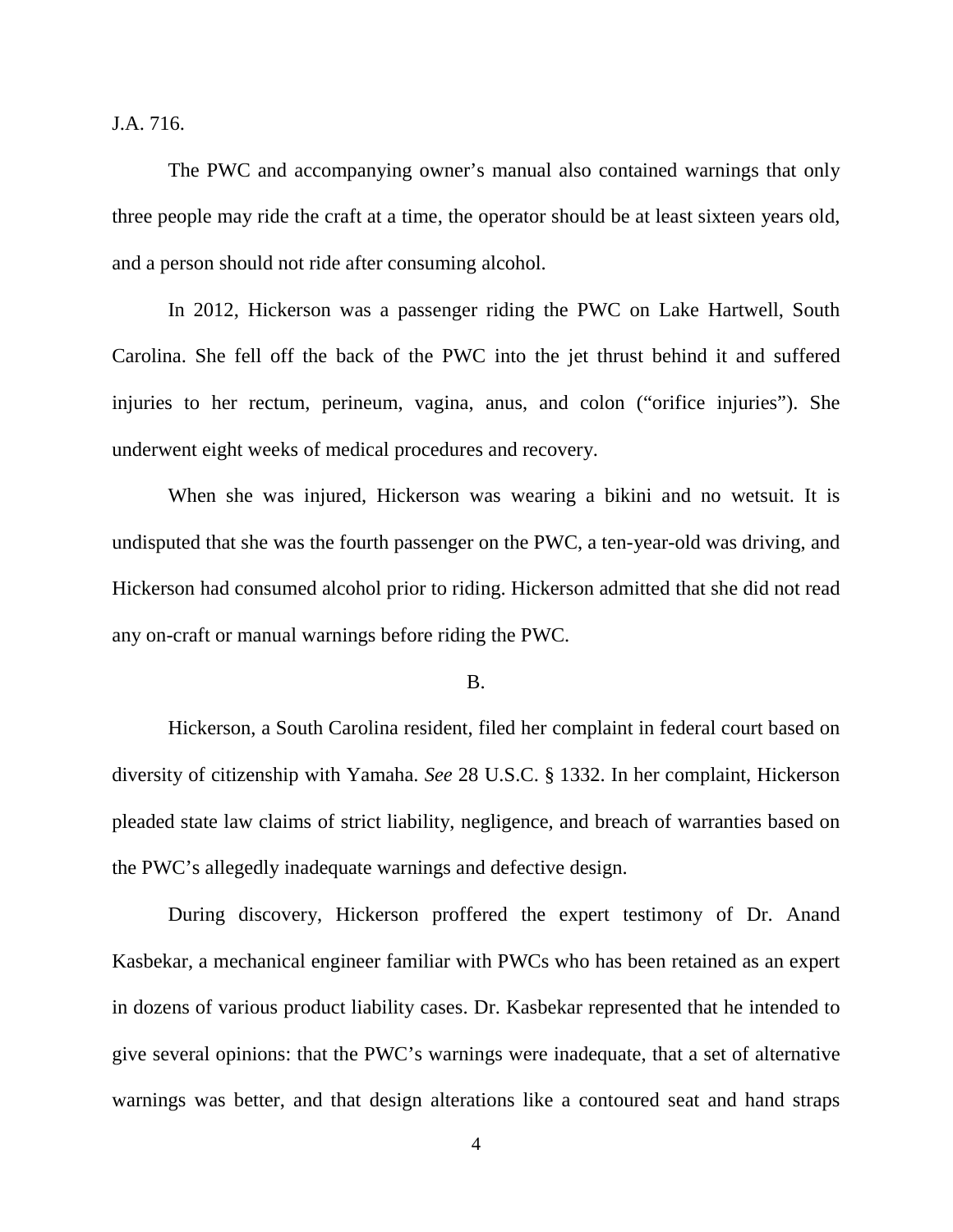would have made the PWC safer. The district court found Dr. Kasbekar qualified to testify as an expert on PWC warnings and design based on his relevant experience in engineering, forensic analysis, and warnings testimony.

However, in response to a motion in limine by Yamaha, the district court excluded Dr. Kasbekar's proffered opinion for a set of alternative warnings as unreliable under *Daubert*. *Hickerson v. Yamaha Motor Corp., U.S.A.*, No. 8:13-cv-02311-JMC, 2016 WL 4123865 (D.S.C. July 29, 2016). The district court explained that because Dr. Kasbekar's proposals were neither tested nor based on "specific relevant research or studies," they bore no indicia of reliability. *Id.* at \*5; *see Daubert*, 509 U.S. at 597. In its written opinion on the motion in limine excluding the alternative warning opinion, the district court mentioned Dr. Kasbekar's separate inadequate warning opinion. However, the court did not expressly exclude the inadequate warning opinion.

Later, in awarding summary judgment to Yamaha, the district court revisited the issue of whether Dr. Kasbekar's proposed inadequate warning opinion was admissible. *Hickerson v. Yamaha Motor Corp., U.S.A.*, No. 8:13-cv-02311-JMC, 2016 WL 4367141 (D.S.C. Aug. 16, 2016). The court noted that Hickerson's claim of a warning inadequacy "implicate[s] the study of human factors and other industry standards . . . generally beyond the common knowledge of a jury." *Id.* at \*3*.* Thus, the district court expected expert testimony to support any claim of inadequate warnings. But Dr. Kasbekar's inadequate warning opinion was not supported by studies, research, or other scientific basis of verification necessary to establish reliability for *Daubert* purposes. Indeed, because "[t]he primary evidence [Hickerson] presented . . . to support her inadequate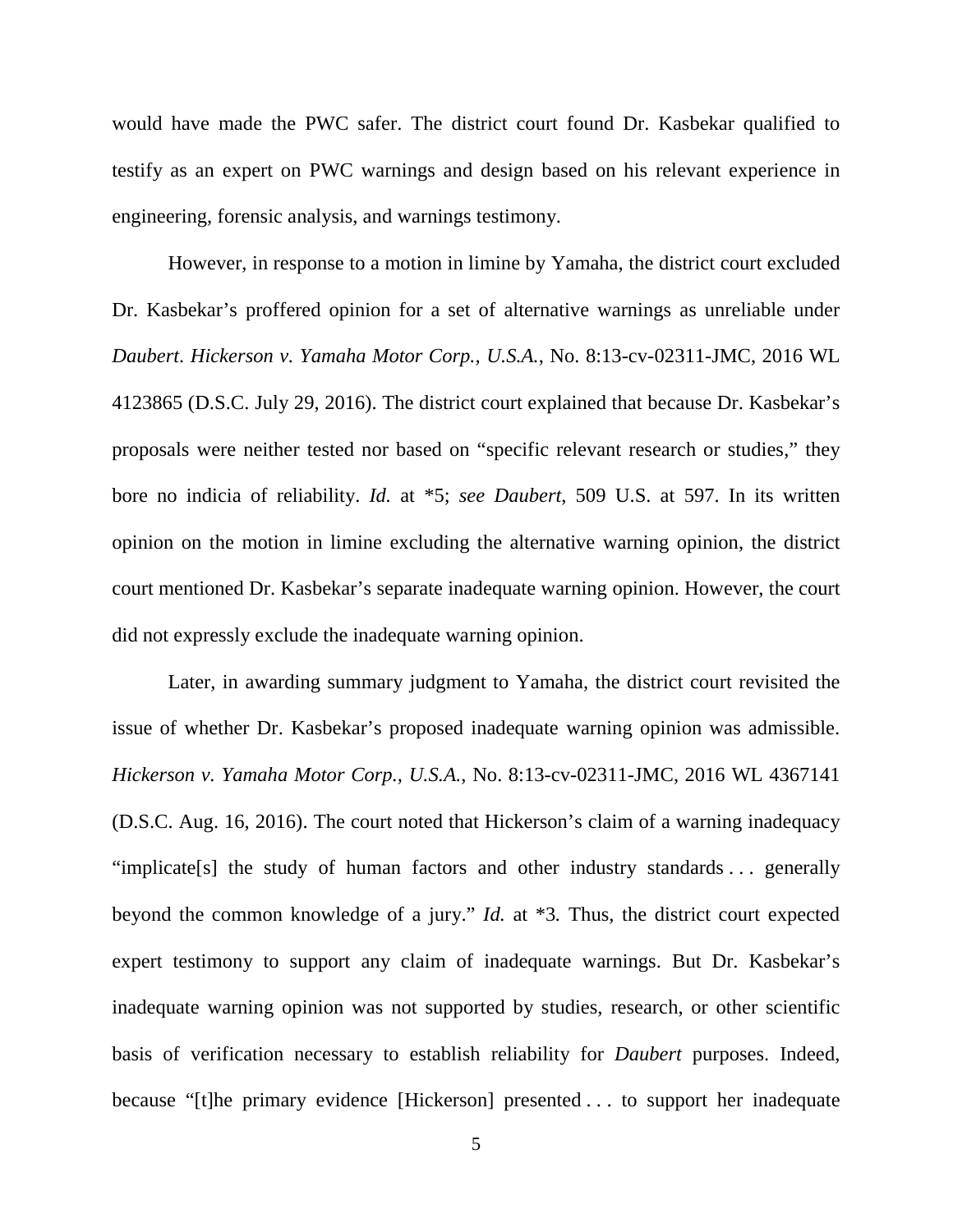warnings claims was, in fact, in the form of expert testimony from Dr. Anand Kasbekar" and the proposed warning system opinion was excluded as unreliable, the district court was "hard-pressed to discern a 'genuine dispute as to any material fact'" on Hickerson's warnings claims. *Id.* at \*3–4. The district court then excluded the proffered inadequate warning opinion and awarded summary judgment to Yamaha on all the warnings claims.

On the defective design claim, the court held that South Carolina continues to follow Comment j to § 402A of the Restatement (Second) of Torts, which, in the district court's view, allows adequate product warnings to "cure" alleged design defects. The court next observed that because Hickerson had not produced admissible evidence that the PWC's warnings were inadequate, "the product's warnings [were] adequate as a matter of law." *Id.* at \*6. Consequently, under Comment j, the adequate warnings cured any alleged design defects so that the PWC could not be deemed defectively designed. Because strict liability, negligence, and breach of warranties claims require "proof of a defective condition," the court granted judgment as a matter of law on all of Hickerson's claims. *Id.*

Hickerson filed a motion to reconsider under Rule 59(e), claiming the district court's rulings were clearly erroneous because Hickerson had provided sufficient evidence to withstand summary judgment and a product with adequate warnings can still be unreasonably dangerous under South Carolina law. *See Hickerson v. Yamaha Motor Corp., U.S.A.*, No. 8:13-cv-02311-JMC, 2016 WL 7324684 (D.S.C. Dec. 16, 2016). The district court rejected Hickerson's argument that Dr. Kasbekar's inadequate warning opinion could rest on his own "specialized skill, training, and experiences" without any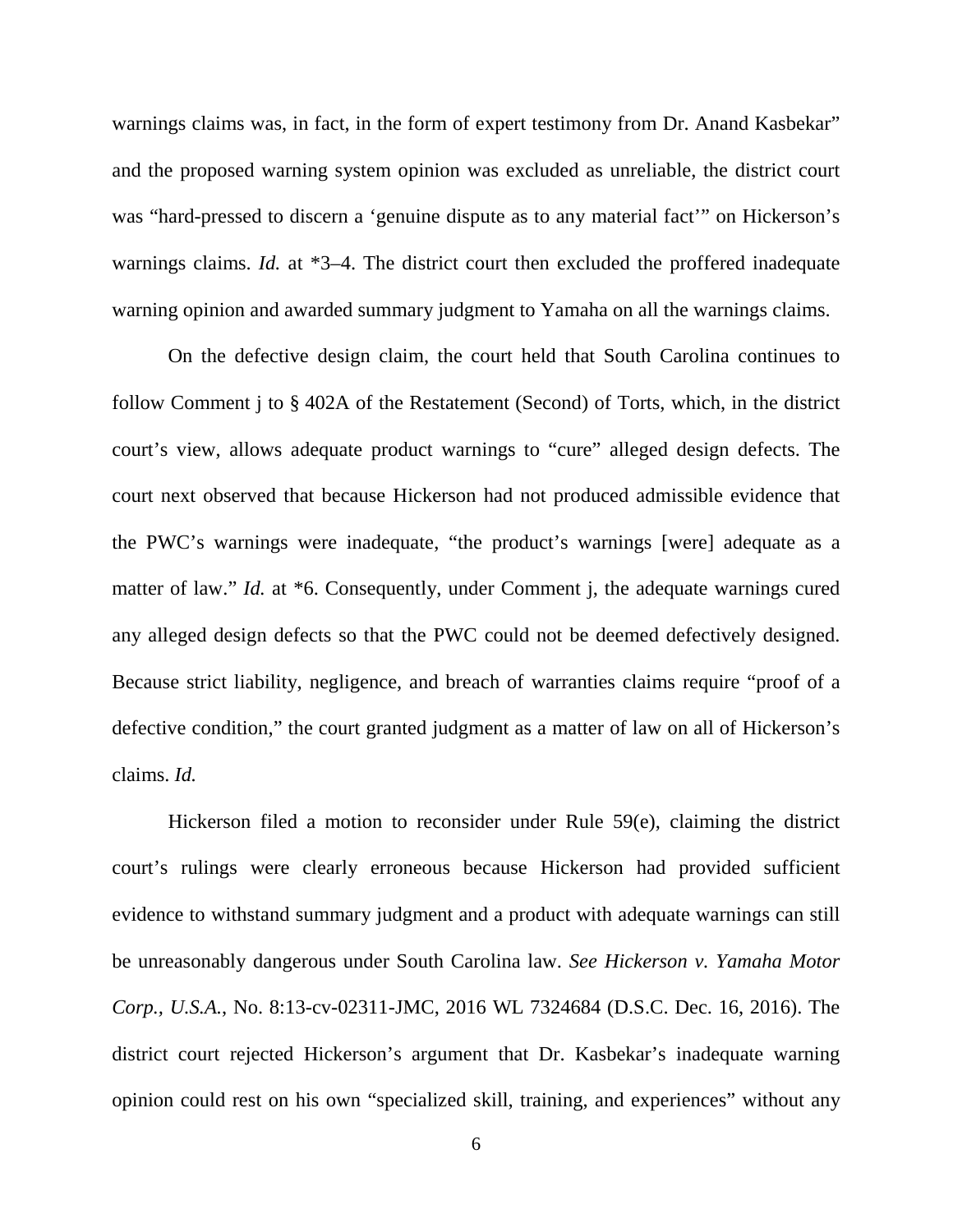relevant scientific support. *Id.* at \*7. It also rejected Hickerson's "mere disagreement with the court's interpretation of South Carolina law" on the application of Comment j. *Id.* at \*12. Having reviewed its rulings, the district court denied the motion.

Hickerson timely appealed, and we have jurisdiction pursuant to 28 U.S.C. § 1291. Federal courts sitting in diversity apply the substantive state law that would apply had the plaintiff filed the case in state court. *Stonehocker v. Gen. Motors Corp.*, 587 F.2d 151, 154 (4th Cir. 1978). The Parties agree that South Carolina products liability law applies to the issues in this case.

### II.

On appeal, Hickerson challenges the district court's exclusion of Dr. Kasbekar's opinions, its grant of summary judgment, and its denial of her motion for reconsideration.

We review the exclusion of expert testimony for abuse of discretion. *See Gen. Elec. Co. v. Joiner*, 522 U.S. 136, 143 (1997). Trial judges serve a "gatekeeping" function and have "considerable leeway" in excluding evidence. *Kumho Tire Co. v. Carmichael*, 526 U.S. 137, 152 (1999). Expert testimony must be "based on sufficient facts or data," and the expert must arrive at his opinions by properly applying "reliable principles and methods" to the facts. *See* Fed. R. Evid. 702.

Because Hickerson appeals the district court's exclusion of Dr. Kasbekar's testimony as unreliable, we consider the following *Daubert* factors pertaining to the reliability of evidence:

(1) whether a theory or technique can be or has been tested; (2) whether it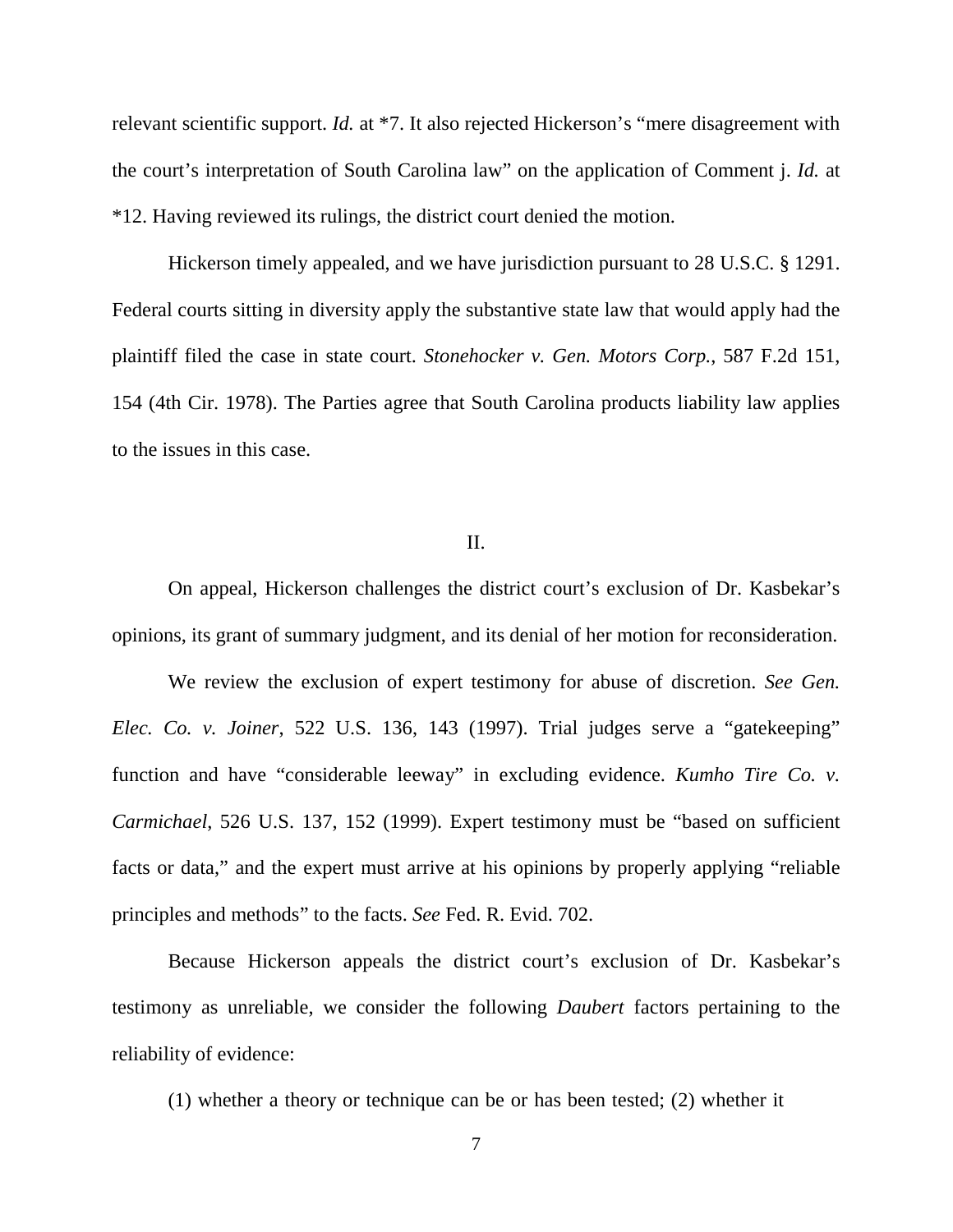has been subjected to peer review and publication; (3) whether a technique has a high known or potential rate of error and whether there are standards controlling its operation; and (4) whether the theory or technique enjoys general acceptance within a relevant scientific community.

*Cooper v. Smith & Nephew, Inc.*, 259 F.3d 194, 199 (4th Cir. 2001) (citing *Daubert*, 509

U.S. at 592–94). The Rule 702 inquiry is "a flexible one," and the *Daubert* factors are "helpful, not definitive." *Kumho*, 526 U.S. at 150–51; *see Daubert*, 509 U.S. at 493. When applying these standards, courts "should be conscious of two guiding, and sometimes competing, principles[:] Rule 702 was intended to liberalize the introduction of relevant expert evidence [and] expert witnesses have the potential to be both powerful and quite misleading." *Westberry v. Gislaved Gummi AB*, 178 F.3d 257, 261 (4th Cir. 1999).

We review the district court's entry of summary judgment de novo. *Higgins v. E.I. DuPont de Nemours & Co.*, 863 F.2d 1162, 1167 (4th Cir. 1988). Summary judgment is appropriate when no genuine issues of material fact exist and the moving party is entitled to judgment as a matter of law. Fed. R. Civ. P. 56(a). We review the denial of a motion to reconsider for abuse of discretion. *Ingle ex rel. Estate of Ingle v. Yelton*, 439 F.3d 191, 197 (4th Cir. 2006).

#### III.

We turn first to Hickerson's warnings claims for which she sought to introduce expert opinion testimony as to the inadequacy of the PWC's existing warnings and that alternative warnings should have been used. Hickerson offered Dr. Kasbekar as her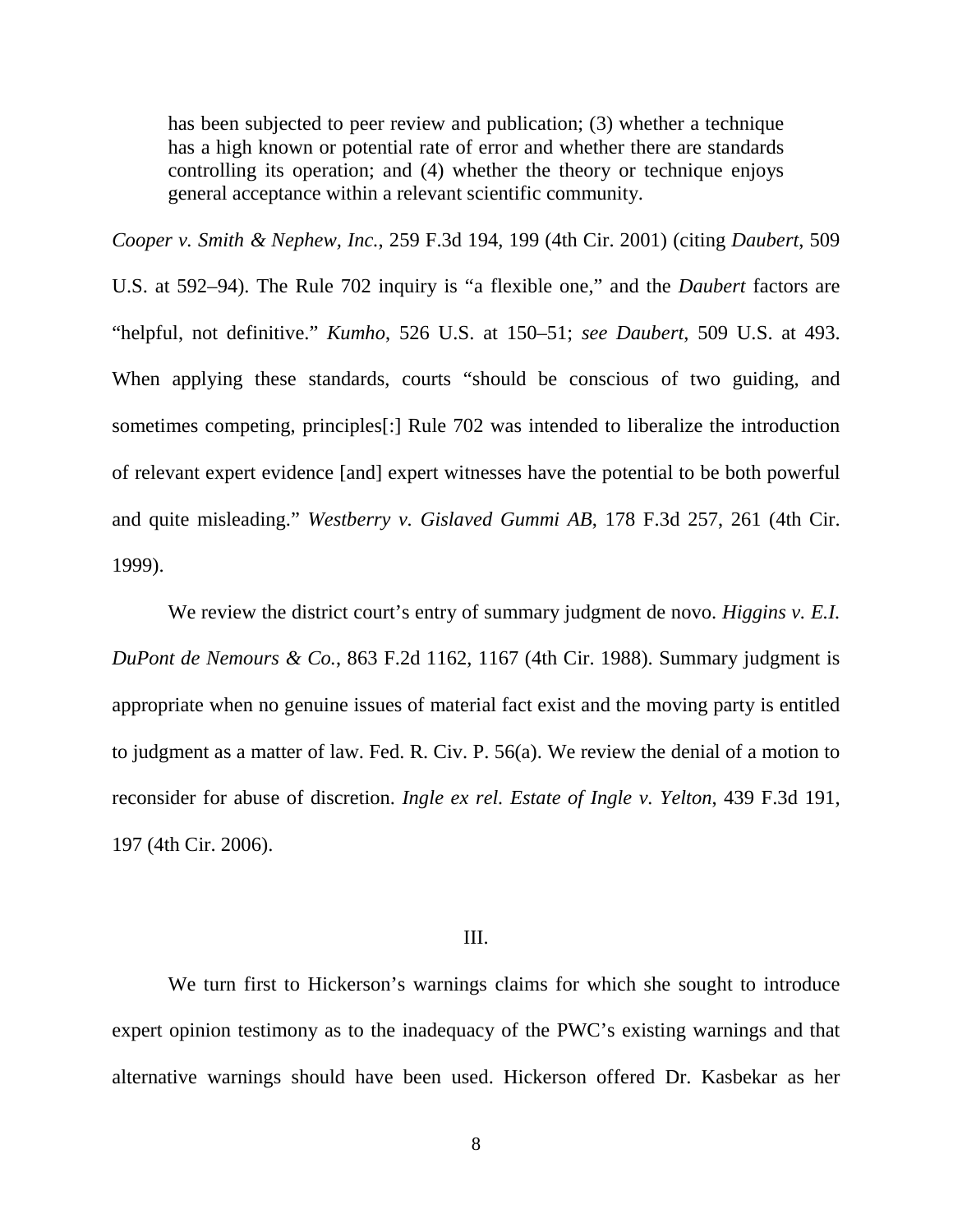expert, and he proffered to opine that the existing warnings were inadequate in location, content, and form. These deficiencies, according to Dr. Kasbekar, inhibited passengers' ability to see the warnings and appreciate the danger of riding a PWC without a wetsuit. He also intended to offer a proposed set of alternative PWC warnings that he claimed would have better informed passengers of the PWC's danger. The district court excluded the alternative warning opinion as unreliable and later similarly excluded his inadequate warning opinion, which was "ostensibly ... ground[ed]" on the alternative warning opinion. 2016 WL 4367141, at \*3.

### A.

Hickerson contends the district court abused its discretion by failing to conduct a proper *Daubert* analysis before excluding Dr. Kasbekar's inadequate warning opinion. She argues the court mistakenly held that the proposed inadequate warning opinion was based only on the excluded alternative warning opinion when, in fact, Dr. Kasbekar had formulated his inadequate warning opinion by drawing on his experience, training, testing, and knowledge of PWC industry standards. Yamaha responds that the district court appropriately excluded the inadequate warning opinion because it was unsupported with any scientific indicia of reliability. To that point, Yamaha noted that Dr. Kasbekar's claim for the inadequacy of the glove box and rear craft warnings hinged chiefly on their location; however, his only support for that proposition was his already excluded alternative warning opinion. The district court did not abuse its discretion when it excluded Dr. Kasbekar's inadequate warning opinion.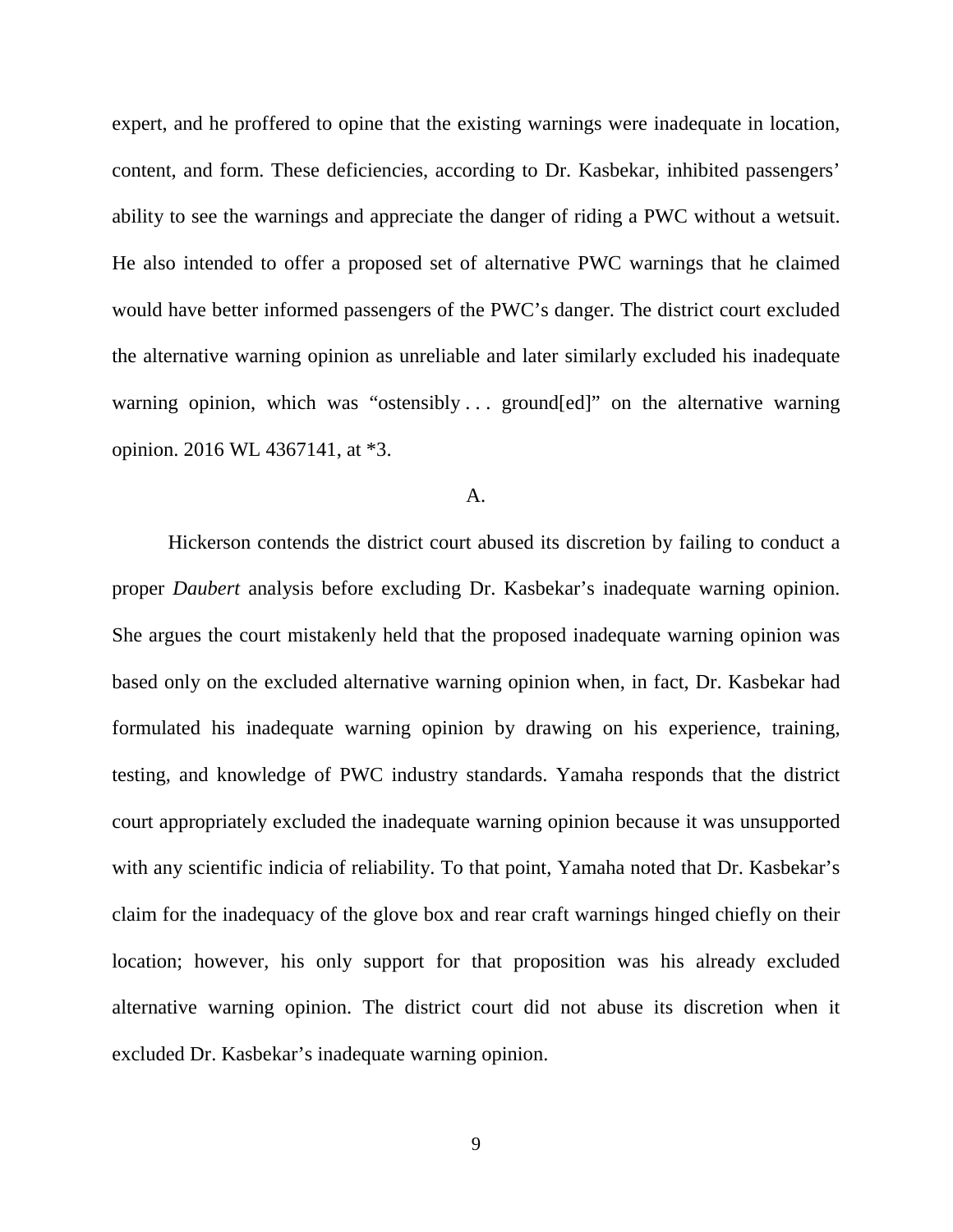Dr. Kasbekar had concluded in his expert report that the existing warnings on the PWC were inadequate because passengers could more easily see a warning located directly on the seat instead of warnings appearing on the glove box and at the rear of the craft. He also concluded that the warnings were "congested" and confused important information that passengers should read before riding the PWC. J.A. 161. Yet, aside from his alternative warning opinion—the exclusion of which Hickerson does not challenge on appeal—Dr. Kasbekar supported his inadequate warning opinion with no research, data, or scientific theories. The district court observed,

outside of the warnings expert testimony, there is little to no evidence in the record on which this court can rely to conclude that there is a genuine factual dispute as to whether the product was 'unreasonably dangerous' based on Defendants' failure to provide an adequate warning concerning the product's use.

2016 WL 4367141, at \*4. Dr. Kasbekar had not tested his inadequate warning opinion and admitted he provided no research to support the notion that passengers read a seat warning more often than glove box or rear craft warnings, especially if "read means . . . read and comprehend it." J.A. 163–64. Even his opinion that the wetsuit depicted in the on-craft warnings should be black rather than white was based solely on his personal recollection that he had never seen a white wet suit. He could not reliably opine that the PWC warnings with white wetsuit images are inadequate because he failed to provide relevant testing or research and his alternative warning opinion featuring a black wetsuit—which could support the inadequacy of the existing warnings—had been excluded. Dr. Kasbekar's own testimony established that his opinions lacked the markers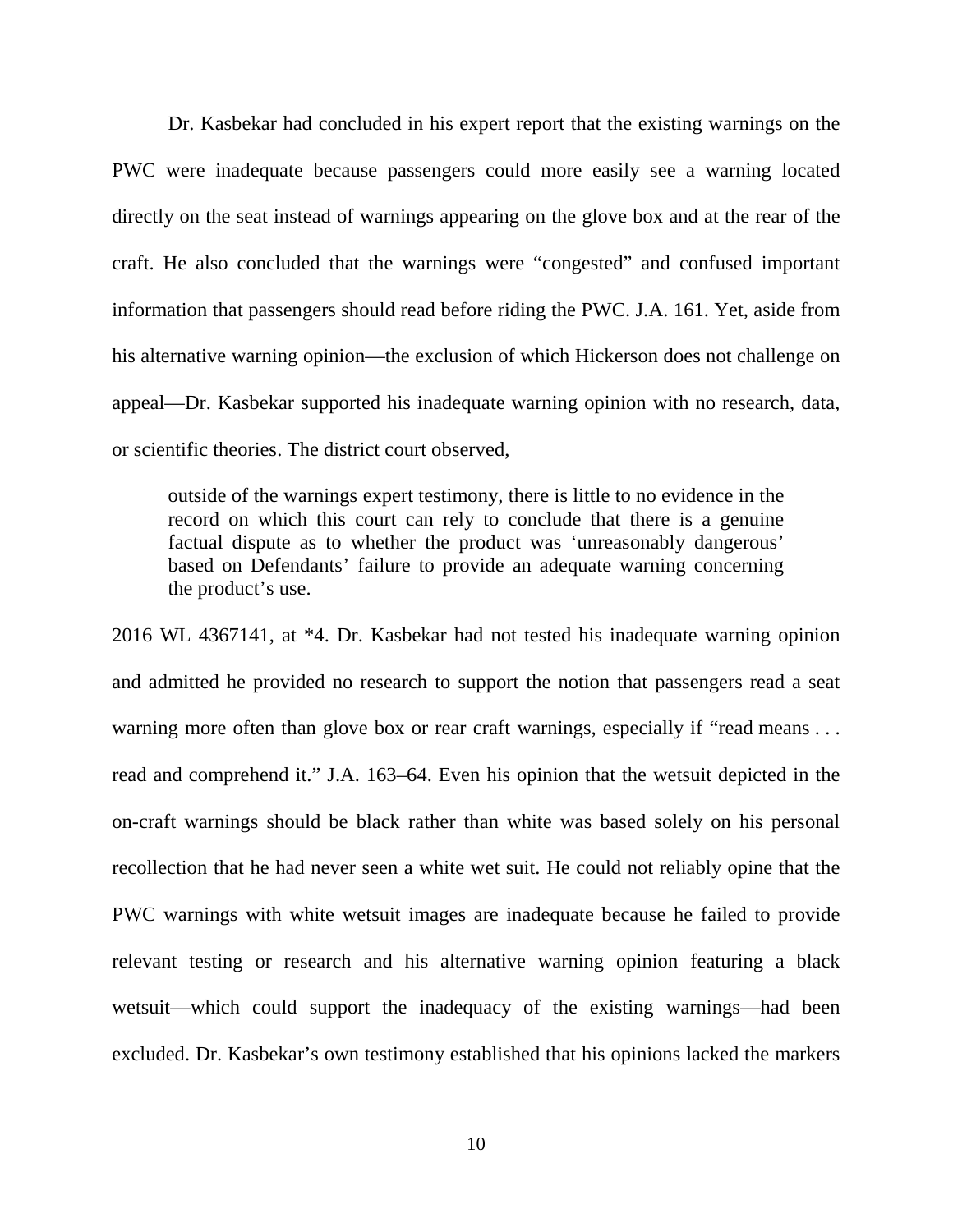of reliability Rule 702 and *Daubert* require to prevent an expert from misleading a jury with unproven conjecture.

Furthermore, the district court concluded Hickerson presented "little to no evidence beyond Dr. Kasbekar's excluded testimony" to support her claim that the PWC's warnings were defective. 2016 WL 7324684, at \*4. She was unable to refute Yamaha's evidence that the Boating Safety Advisory Council and Coast Guard had approved the PWC's warnings and uniform labels. As illustrated above, the warnings on the PWC plainly warn of the danger of the orifice injuries Hickerson sustained. The district court noted that, in the absence of any evidence to the contrary, "it would be difficult . . . to accept that a jury could find that the warnings' direct and specific verbiage and its multiple locations on both the front and rear parts of the PWC rendered them inadequate." 2016 WL 4367141, at \*4. The district court properly concluded that the PWC's warnings were adequate as a matter of law.

#### B.

Hickerson also contends the district court erred in requiring expert testimony at all to support her warnings claims. Because South Carolina only requires expert testimony when issues are beyond a jury's general knowledge and most jurors will have had exposure to various warnings, Hickerson posits the jury here did not need expert testimony to determine whether the PWC's warnings were adequate. Yamaha responds that the district court did not err because the issue of the adequacy of the warnings could only be submitted to the jury once admissible evidence had been presented that they were inadequate.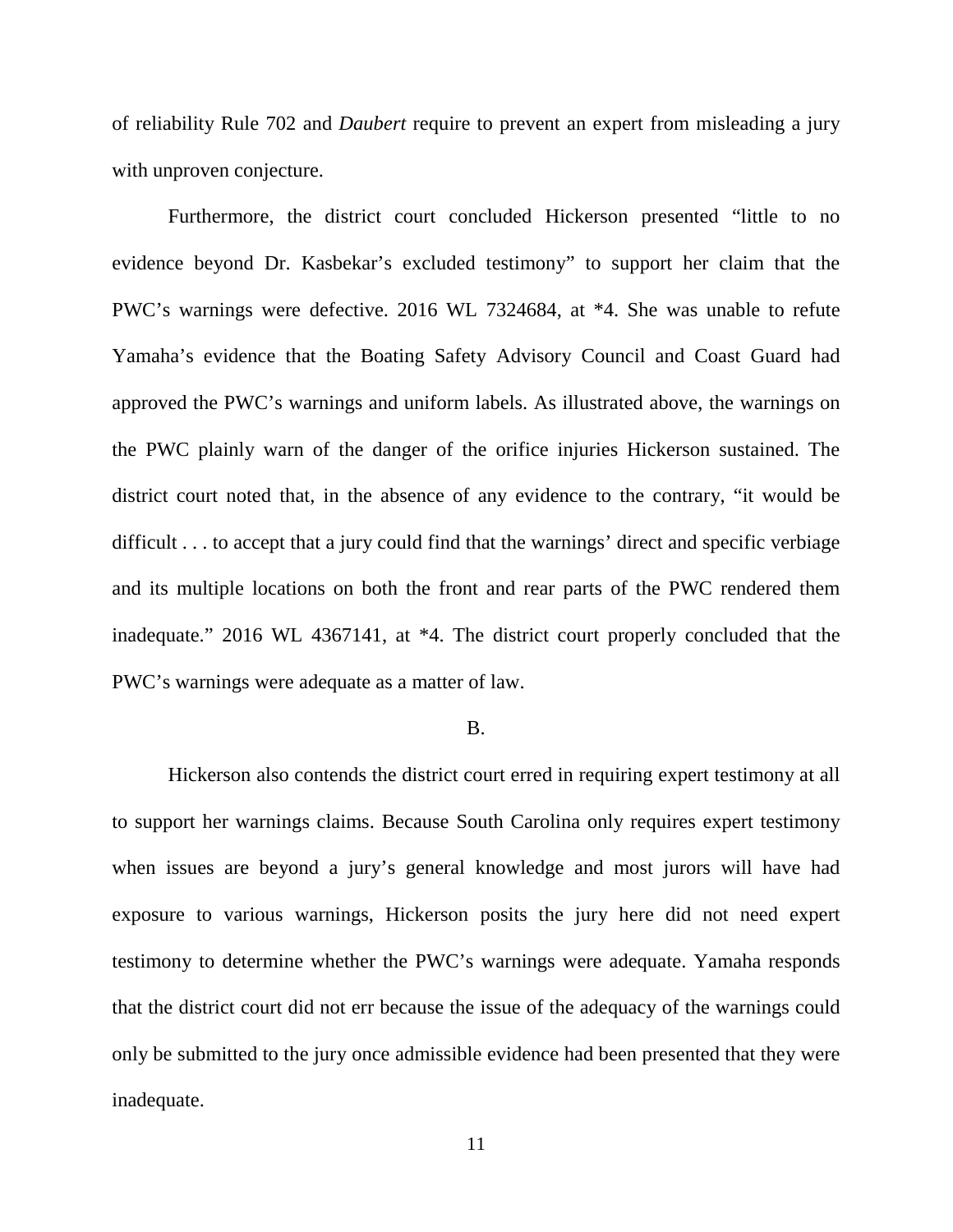While the district court noted expert testimony was "in this particular case ... important" and was "perhaps the most appropriate form of evidence to support" the inadequacy of the PWC's warnings, the district court did not end its analysis there. 2016 WL 7324684, at \*9. After it excluded Dr. Kasbekar's proffered opinions as unreliable, the court also looked for other warnings evidence in the record but was "hard-pressed to discern a genuine factual dispute on the issue precisely because [his] opinion testimony was the primary evidence Plaintiff presented on the issue and because there is little to no evidence in the record on the issue beyond his testimony." *Id.* (internal citations omitted). The district court did not exclude Hickerson's warnings claims merely because they lacked expert testimony; rather, it required her to support those claims with *any* admissible evidence. In this regard, Hickerson simply failed.

### C.

Hickerson relied to her detriment on Dr. Kasbekar's expert testimony as the exclusive support for her warnings claims. Because "the question of the adequacy of the warning" does not reach the jury unless "evidence has been presented that the warning was inadequate," and Hickerson failed to present such evidence, her warnings claims could not withstand summary judgment. *Allen v. Long Mfg. NC, Inc.*, 505 S.E.2d 354, 357 (S.C. Ct. App. 1998). The district court did not err in awarding summary judgment to Yamaha on the defective warnings claims.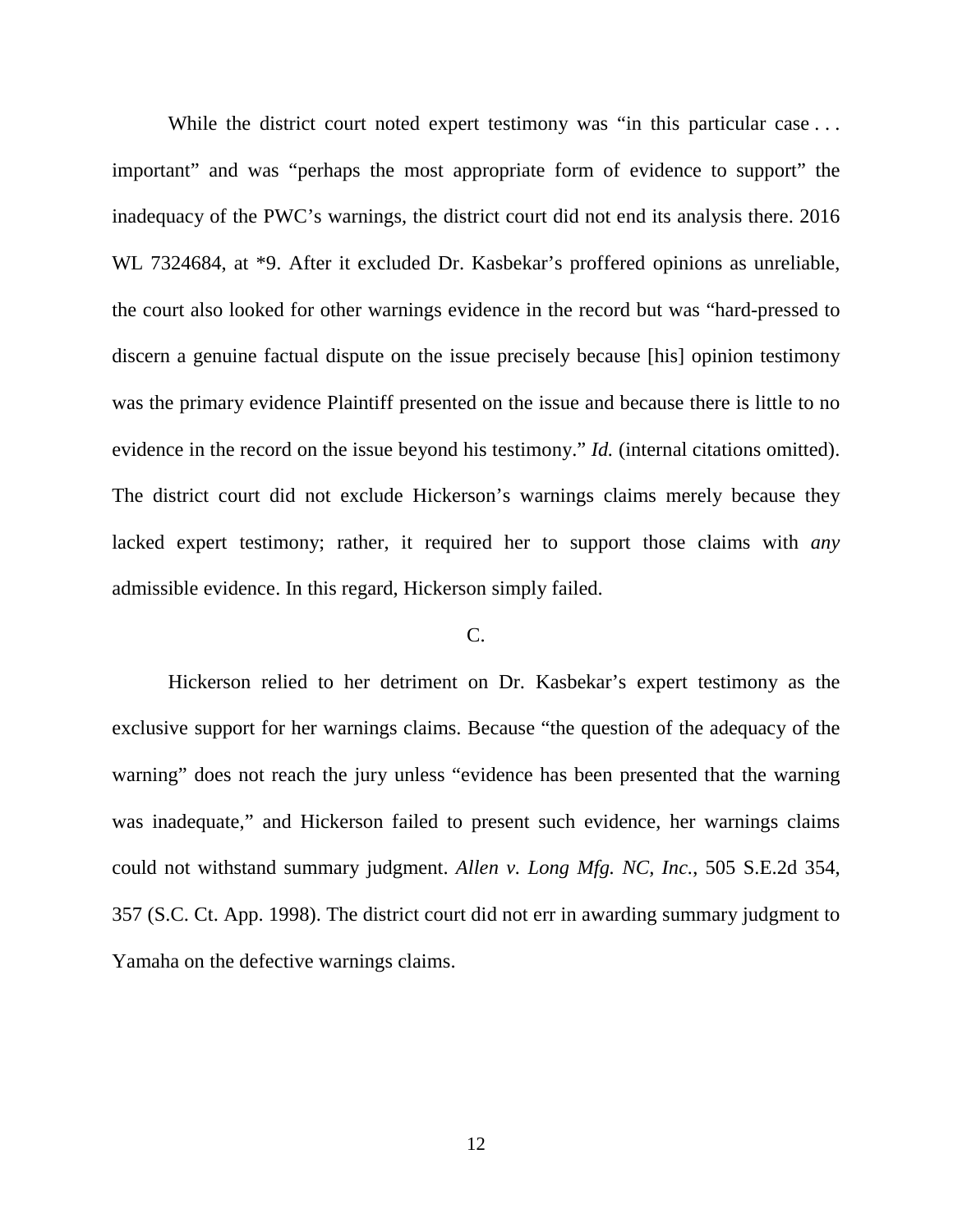We turn next to Hickerson's defective design claims. The Parties' core disagreement concerns whether claims of defective design are defeated when product warnings are deemed legally adequate, as occurred in this case. Our judicial function in a diversity case such as this is cabined by a bedrock principle of federalism: "In adjudicating non-federal questions, a federal court must apply the law of the state." *United States v. Little*, 52 F.3d 495, 498 (4th Cir. 1995). Thus, we will apply South Carolina law to resolve this inquiry.

South Carolina's Defective Products Act ("the Act") imposes strict liability on manufacturers of defectively designed products. S.C. Code § 15-73-10, *et seq.* This Act codified § 402A of the Restatement (Second) of Torts, whose comments the South Carolina General Assembly also adopted as the expression of its legislative intent for the Act. S.C. Code § 15-73-30 ("Comments to § 402A of the Restatement of Torts, Second, are incorporated herein by reference thereto as the legislative intent of this chapter."); *Aldana v. RJ Reynolds Tobacco Co.*, No. 2:06-3366-CWH, 2008 WL 1883404, at \*1 (D.S.C. Apr. 25, 2008). The disputed provision, Comment j to § 402A, states in pertinent part: "Where warning is given, the seller may reasonably assume that it will be read and heeded; and a product bearing such a warning, which is safe for use if it is followed, is not in defective condition, nor is it unreasonably dangerous." Restatement (Second) of Torts § 402A cmt. j (Am. Law Inst. 1965).

Advancing a number of policy arguments, Hickerson contends Comment j allows her to bring defective design claims even if her defective warnings claims fail.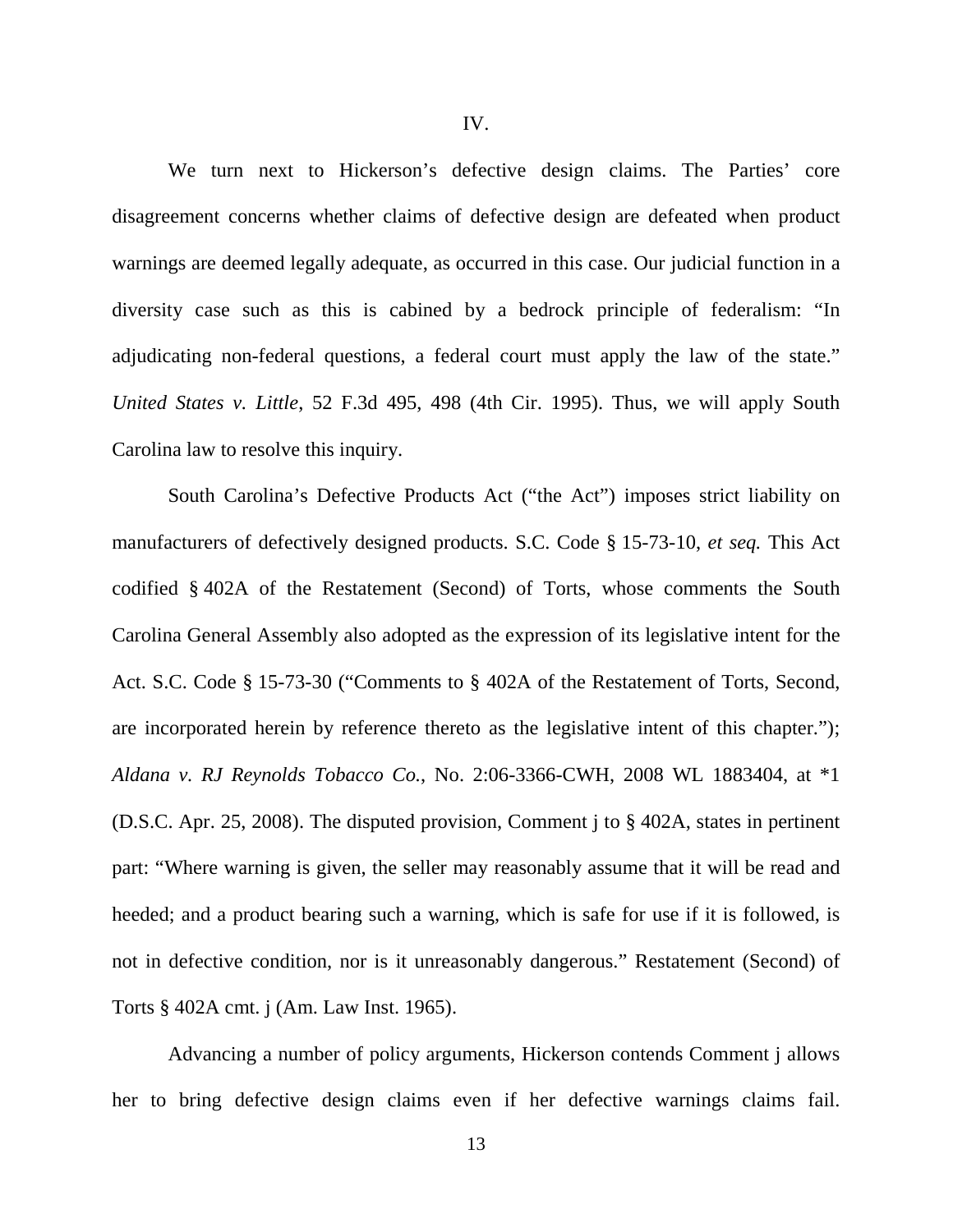Specifically, she argues that design claims are independent of any warning claim. As a consequence, Hickerson represents that allowing good warnings to trump bad design would "subordinat[e] design safety to warnings." Appellant's Br. 14. Her counsel also speculates that William Prosser, the drafter of the Restatement (Second) of Torts, simply erred in drafting Comment j and did not intend for it to say what it says. In response, Yamaha notes that Comment j's plain text, and the South Carolina court decisions applying it, allow a product manufacturer to rely on a legally adequate warning to avoid liability for an alleged defective design.

Hickerson calls Comment j "ambiguous" in passing but offers no textual support for her position. Appellant's Br. 6. Even a cursory examination of Comment j refutes her label. On its face, Comment j provides that an adequate *warning* makes a product "safe for use if [the warning] is followed." § 402A cmt. j. A product seller who puts such a *warning* on his product is entitled to "reasonably assume that [the warning] will be read and heeded." *Id.* The *warning* also makes the product "not in defective condition, nor ... unreasonably dangerous." *Id.* The application of Comment *i* to design defect claims thus relies entirely upon the adequacy of a product warning.

Consistent with Comment j's text, the South Carolina Court of Appeals has repeatedly applied its plain language to confirm that an adequate warning operates to "cure" a product's alleged design defects. *E.g.*, *Curcio v. Caterpillar, Inc.*, 543 S.E.2d 264, 269 (S.C. Ct. App. 2001) ("[A] product is not unreasonably dangerous if accompanied by adequate warnings that, if followed, make the product safe for use."), *rev'd on other grounds*, 585 S.E.2d 272 (S.C. 2003); *Allen*, 505 S.E.2d at 359 (stating a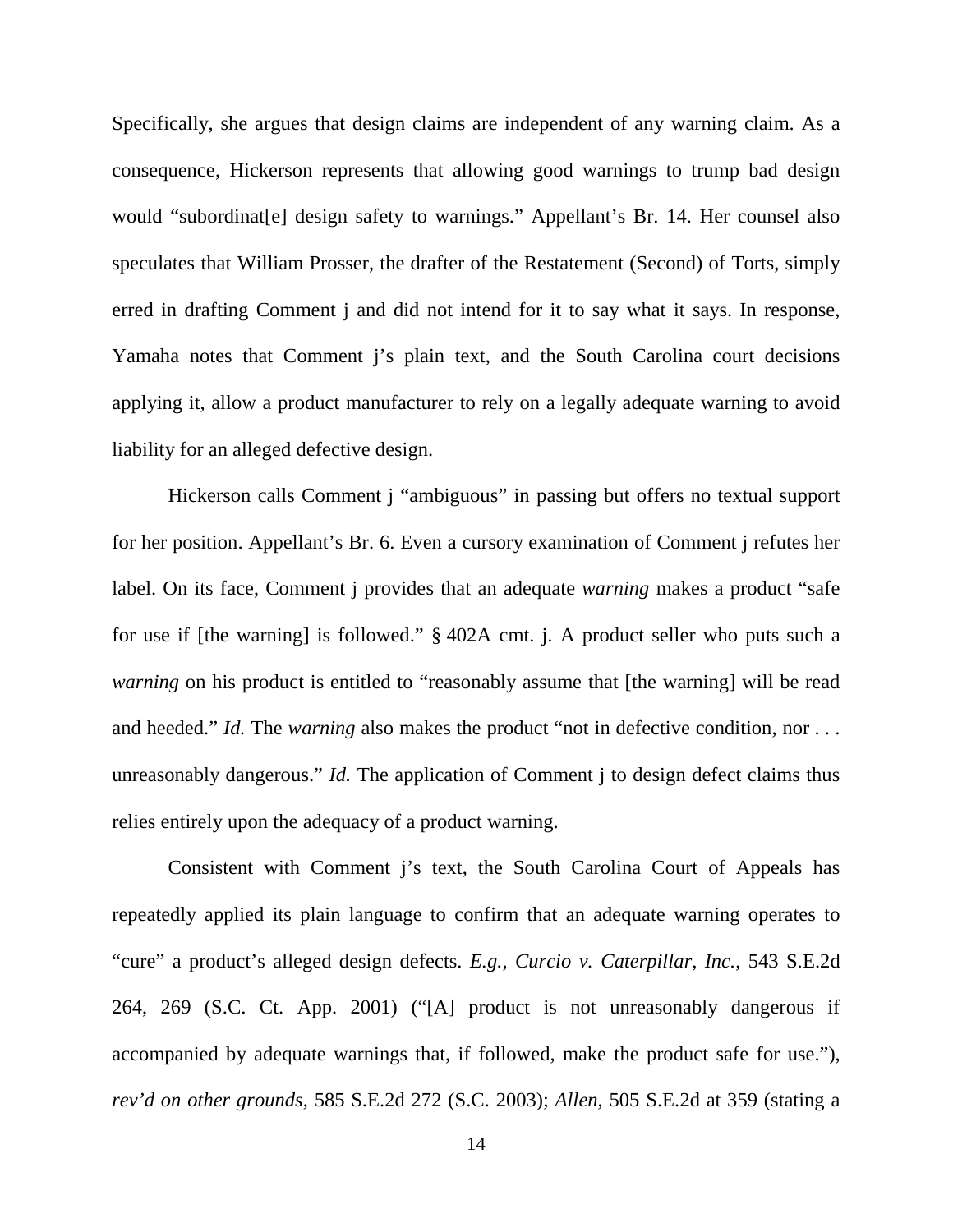manufacturer need not "refine a product which is made safe for use by an adequate warning so that the product does not need a warning to be safe"); *Anderson v. Green Bull, Inc.*, 471 S.E.2d 708, 710 (S.C. Ct. App. 1996) ("A product bearing a warning that the product is safe for use if the user follows the warning is neither defective nor unreasonably dangerous; therefore, the seller is not liable for any injuries caused by the use of the product if the user ignores the warning."); *Claytor v. Gen. Motors Corp.*, 286 S.E.2d 129, 132 (S.C. Ct. App. 1982) ("If [inherently dangerous products] are properly prepared, manufactured, packaged and accompanied with adequate warnings and instructions, they cannot be said to be defective.").

This Court has likewise understood Comment j to shield a manufacturer from liability for product defects if the product contains an adequate warning. *See Phelan v. Synthes (U.S.A.)*, 35 F. App'x 102, 109–10 (4th Cir. 2002) (per curiam) (citing *Allen* and *Anderson* for the principle that a product with an adequate warning is not defective or unreasonably dangerous). The South Carolina district courts have ruled similarly. *Priester v. Futuramic Tool & Eng'g Co.*, No. 2:14-cv-01108-DCN, 2017 WL 1135134, at \*6 (D.S.C. Mar. 27, 2017); *Alford v. Lowe's Home Ctrs., Inc.*, No. 8:13-1787-BHH, 2014 WL 5305825, at  $*2$  (D.S.C. Oct. 15, 2014) (recognizing the principle as articulated in *Anderson* and *Claytor*); *Aldana*, 2008 WL 1883404, at \*1 (rejecting the plaintiff's theory "that an adequate warning does not preclude liability for a defective design claim"). *But see Marshall v. Lowe's Home Ctrs., LLC*, No. 4:14-cv-04585-RBH, 2016 WL 4208090, at \*20 & n.29 (D.S.C. Aug. 10, 2016) ("Comment j and the South Carolina cases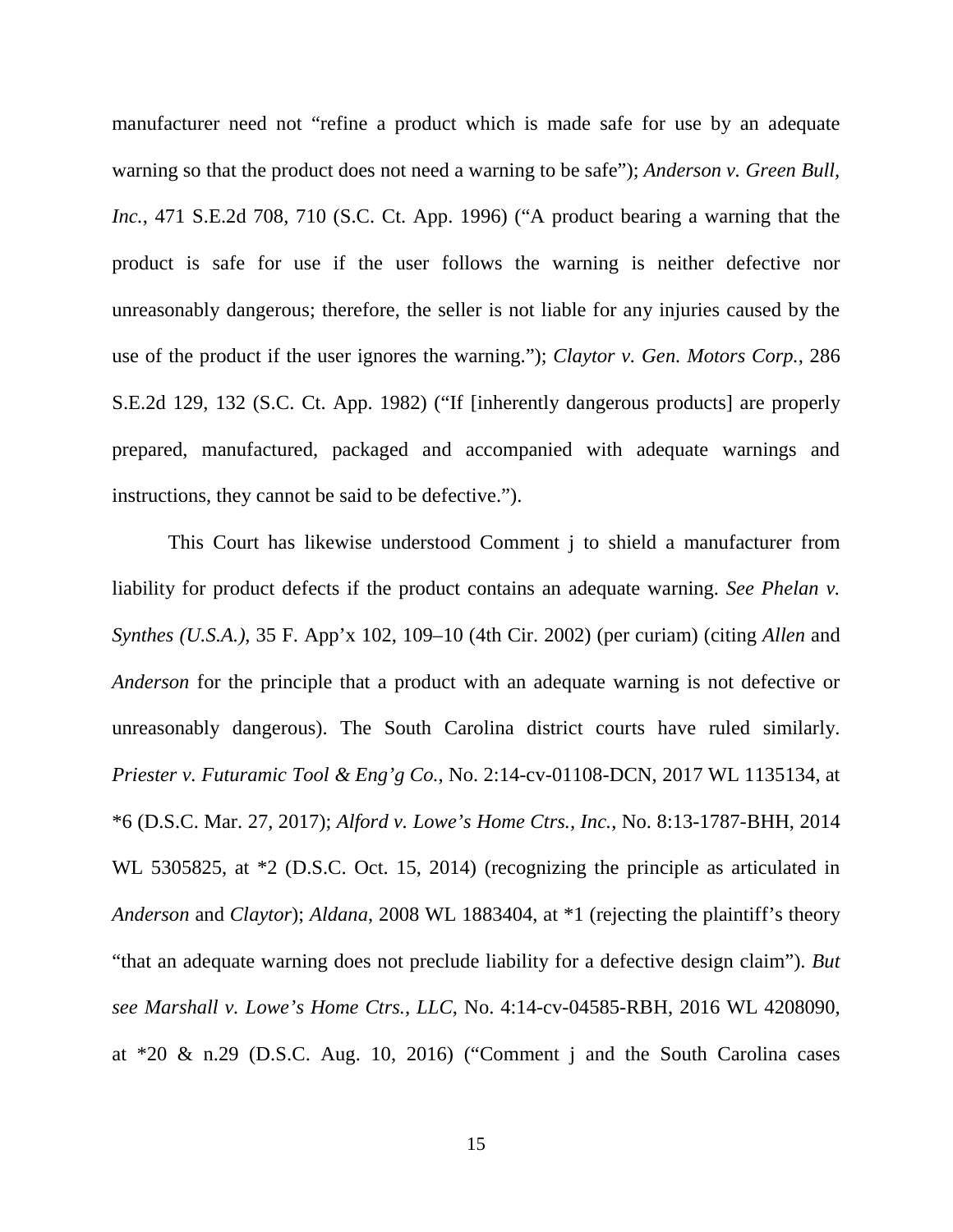interpreting it simply recognize an adequate warning *may* preclude liability for a defective design claim.").

Although the Supreme Court of South Carolina has not applied Comment j to the precise issue before us, the South Carolina Court of Appeals has consistently applied Comment j in similar South Carolina products liability cases. When the highest court of a state has not indicated how it would decide an issue, we follow the law of intermediate state courts, like the South Carolina Court of Appeals, absent "persuasive data" that the highest court would rule differently. *Little*, 52 F.3d at 498.

Under South Carolina law, a product manufacturer is entitled to assume that its warnings will be read and heeded. § 402A cmt. j. Hickerson admitted she did not read the PWC's warnings, and even if she had, she produced no admissible evidence that they were legally inadequate. *See Allen*, 505 S.E.2d at 357 (allowing issue of warning adequacy to go to the jury only if accompanied by admissible evidence of inadequacy). Thus, the PWC's warnings were adequate as a matter of law. Consequently, even if we assume, without deciding, that the PWC was defectively designed, Comment j allows Yamaha to avoid liability for any design defects because the PWC's warnings were legally adequate such that, "if [they were] followed, [the PWC was] not in defective condition, nor [was] it unreasonably dangerous" when Hickerson was injured. *See* § 402A cmt. j.

Nevertheless, Hickerson urges us to rewrite the text of Comment j despite its lack of facial ambiguity. She would have us ignore the uniform decisions of the South Carolina Court of Appeals based on her counsel's academic theories and policy